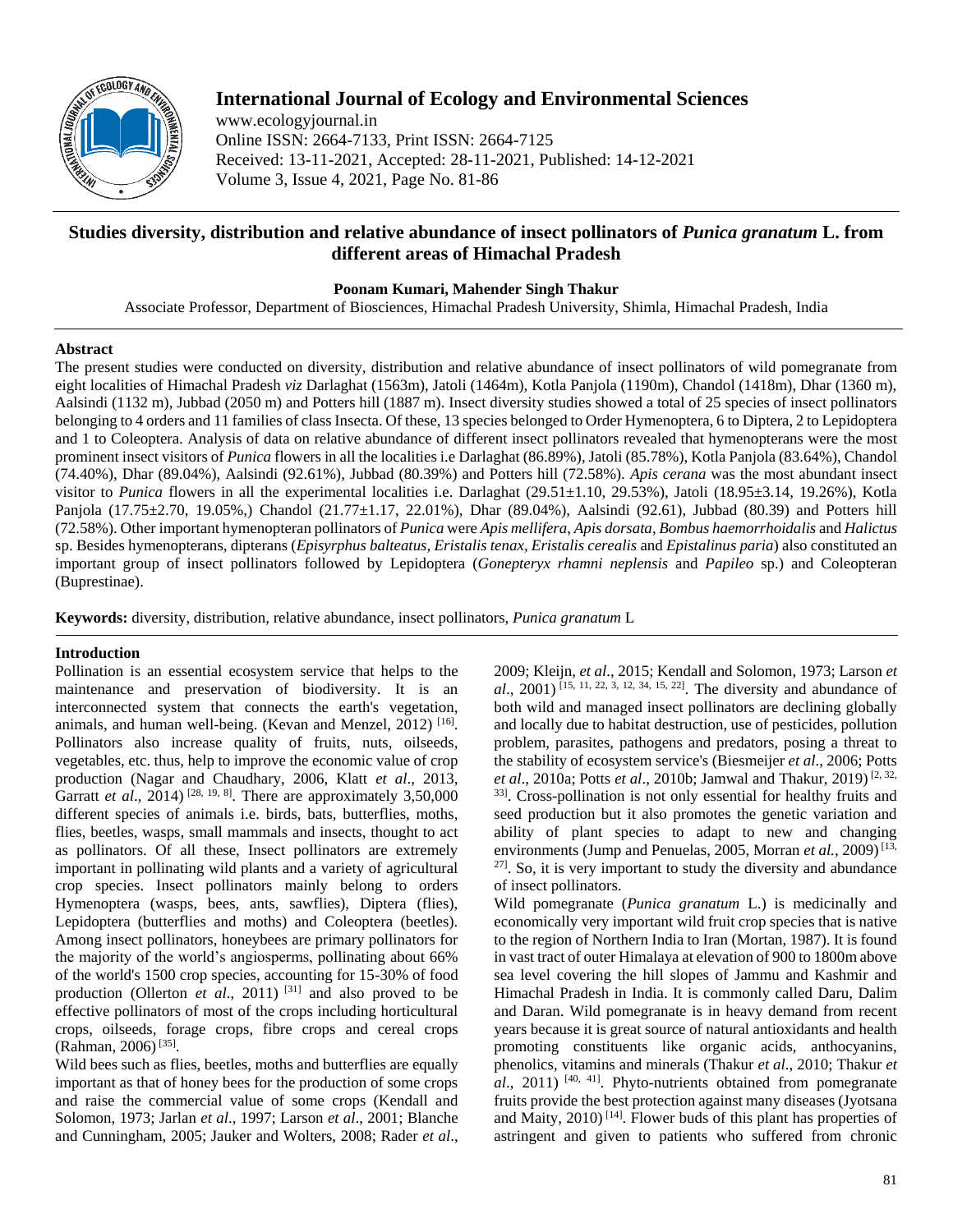diarrhea and dysentery. The fruit is helpful in curing vomiting, sore throat, brain diseases, spleen complaints, chest troubles, scabies, bronchitis, liver and kidney disorders (Kirtikar and Basu, 1935) [18]. Wild pomegranate fruits are also used for the preparation of "anardana", in Asian countries which is good source of anthocyanins (Jaiswal *et al.*, 2010)<sup>[9]</sup>. Due to medicinal properties, wild pomegranate germplasm eroding fast due to human incursion (Rana *et al.*, 2012; Khan *et al.*, 2014)<sup>[36, 17]</sup>.

Review indicates that various investigators worked on the insect pollinators of *Punica granatum*. According to Morton (1987), Pomegranate can be self-pollinated or cross-pollinated by insects. Cross-pollination in pomegranate was reported by Gammie and Patwardhan (1929)<sup>[7]</sup> and Nalwadi *et al.* (1973)<sup>[29]</sup>. According to Melgarejo *et al.* (2000) <sup>[26]</sup>, pollination in pomegranate is primarily affected by insects. Derin and Eti (2001) [6] studied the effects of cross pollination on fruit quality of pomegranate and reported that the cross pollination help to improve the quality of fruit quality than self and open pollination. Similarly, Adhikari and Adhikari  $(2010)^{11}$  found that the most effective pollinator of *Punica granatum* was *Apis cerana* along with *A. mellifera*.

Himachal Pradesh is also one of the most diverse regions of the country and well known for the richest floral and faunal biodiversity. So, many workers studied the diversity and abundance of insect pollinators of different fruit crops such as Verma and Chauhan  $(1985)$ <sup>[43]</sup> observed the diversity of insect pollinators of apple crops in Shimla hills and found that *A. cerana* was the most predominant species visiting apple crop in Shimla hills. Singh and Mishra  $(1986)$ <sup>[37]</sup> also studied the abundance of various insect pollinators on the temperate fruit crops under different agro-climatic conditions of Himachal Pradesh. *Apis cerana* was observed to be the most abundant insect visitor followed by *Musca* sp. and *Eristalis* sp.

Similar studies on diversity, distribution and relative abundance of insect pollinators in twenty orchards of apple located at different landscapes of Kullu hills of the Northwest Himalayas (Mattu and Bhagat, 2015) [23] and on litchi flowers (Jamwal and Thakur, 2019; Chauhan and Thakur,  $2021$ <sup>[10, 5]</sup> were conducted, it was also observed that *Apis mellifera* was the most abundant insect visitor to these plants. In Himachal Pradesh, most of the focus has given to the insect pollinators of horticultural crops but wild fruit crops are neglected. So, the present study focuses on the diversity, distribution and relative abundance of insect pollinators of wild pomegranate (*Punica granatum* L.) from different areas of Himachal Pradesh.

#### **Methodology**

Studies on diversity, distribution and relative abundance of various insect pollinators of wild pomegranate were made by collecting the insect pollinators of *Punica* flowers from different areas *viz*. Darlaghat (1563m), Jatoli (1464m), Kotla Panjola (1190m), Chandol (1418m), Dhar (1360 m), Aalsindi (1132 m), Jubbad (2050 m) and Potters hill (1887 m) of Himachal Pradesh during April-May from 2018 to 2021. Studies on relative abundance of various insect visitors were made by selecting plant at random on the basis of their size, age, flowering stage and number of branches, it was determined in terms of their visit per 500 flowers/10 minutes (Verma and Chauhan, 1985)<sup>[43]</sup>. The observation was recorded at regular intervals during 0900-1700 hours of a day and average count at these hours gave abundance of insect pollinators for that particular day (Southwood, 1978)<sup>[39]</sup>.

The species diversity and relative abundance was analyzed statistically from the collected data (Snedcor and Cochran, 1993) [38]. Similarly family number, family percentage, order number and order percentage were calculated for all the sites of insect collection and the results were tabulated. The relative abundance of different species of pollinators was calculated by using the following formula and expressed in percent

Relative Abundance of Species =  $\frac{\text{Total number of individuals of species A}}{\text{Total number of individuals of all species}} \times 100$ 

#### **Results and Discussion**

Present diversity and distribution studies which were conducted on the insect pollinators of *Punica granatum* revealed a total of 25 species from different areas of Himachal Pradesh. These 25 species belonged to four orders *viz*. Hymenoptera, Diptera, Lepidoptera and Coleoptera. Of these 25 species, 16 belonged to order Hymenoptera, 6 to Diptera, 2 to Lepidoptera and 1 to Coleoptera. Of these, Hymenoptera was the most dominating order represented by 6 families *viz*., Apidae, Halictidae, Megachilidae, Vespidae, Colletidae and Andrinidae with species like *Apis cerana, Apis dorsata, A. mellifera, Bombus haemorrhoidalis, B. tunicatus, Bombus trifaciatus, Ceratina* sp*., Lasioglossum calceatum, Halictus* sp., *Megachile rotundata, Eumenes attrophicus, Seladonia vicina, Polistes* sp., *Hylaeus* sp.*, Amegilla* sp*.* and *Andrena* sp. Among the six dipteran species, four species i.e. *Episyrphus balteatus, Eristalis tenax, Eristalis cerealis*, *Epistalinus paria* belongs to family Syrphidae and other two species i.e *Tachina saeontala* and *Servillia sobria* of family Tachinidae were found to visit pomegranate flowers. However, Lepidopterans were represented by only 2 species i.e. *Gonepteryx rhamni neplensis* (Doubleday) and *Papileo* sp. belonging to families Pieridae and Papilionidae respectively. Order Coleoptera was represented by only one insect pollinator of Buprestidae family recorded as pollinator of *Punica granatum*. Among all these, hymenopterans were the most abundant pollinators comprising 16 species visiting *Punica granatum* (L.) (Table I). Different investigators have reported different number of pollinators on fruit crops in Himachal Pradesh. Kumar (1995) [20] reported thirty species of insect pollinators on almond bloom in Shimla hills which belonged to 5 orders and 17 families of class Insecta. Relative abundance studies on almond indicated that *Apis cerana* was the most abundant species followed by *A. mellifera* and *Halictus dasygaster*. Whereas, Kumar (1997) [21] recorded that apple flowers were visited by 49 insect species in the Himalayan belt. Similarly, Mattu and Niral (2016)<sup>[25]</sup> studied that apple flowers were visited by 41 species of insect pollinators in Shimla hills which belonging to 5 orders and 16 families of class insecta. Similarly, Chauhan et al. (2021)<sup>[5]</sup> recorded 23 species of insect pollinators of mango from Kyarda Doon valley of district Sirmaur, Himachal Pradesh. Of these, 11 species belonged to Diptera, 6 to Coleoptera, 4 to Hymenoptera and 2 to Hemiptera.

During relative abundance studies, it was found that hymenoptera were the most prominent insect visitors on pomegranate plant in all the localities i.e. Darlaghat (86.89%), Jatoli (85.78%), Kotla Panjola (83.64%), Chandol (75.40%), Dhar (89.04%), Aalsindi (92.61%), Jubbad (80.39%) and Potters hill (72.58%) followed by Diptera, Coleopteran and Lepidoptera. During this period, 13 species of hymenopterans were recorded of which, 6 species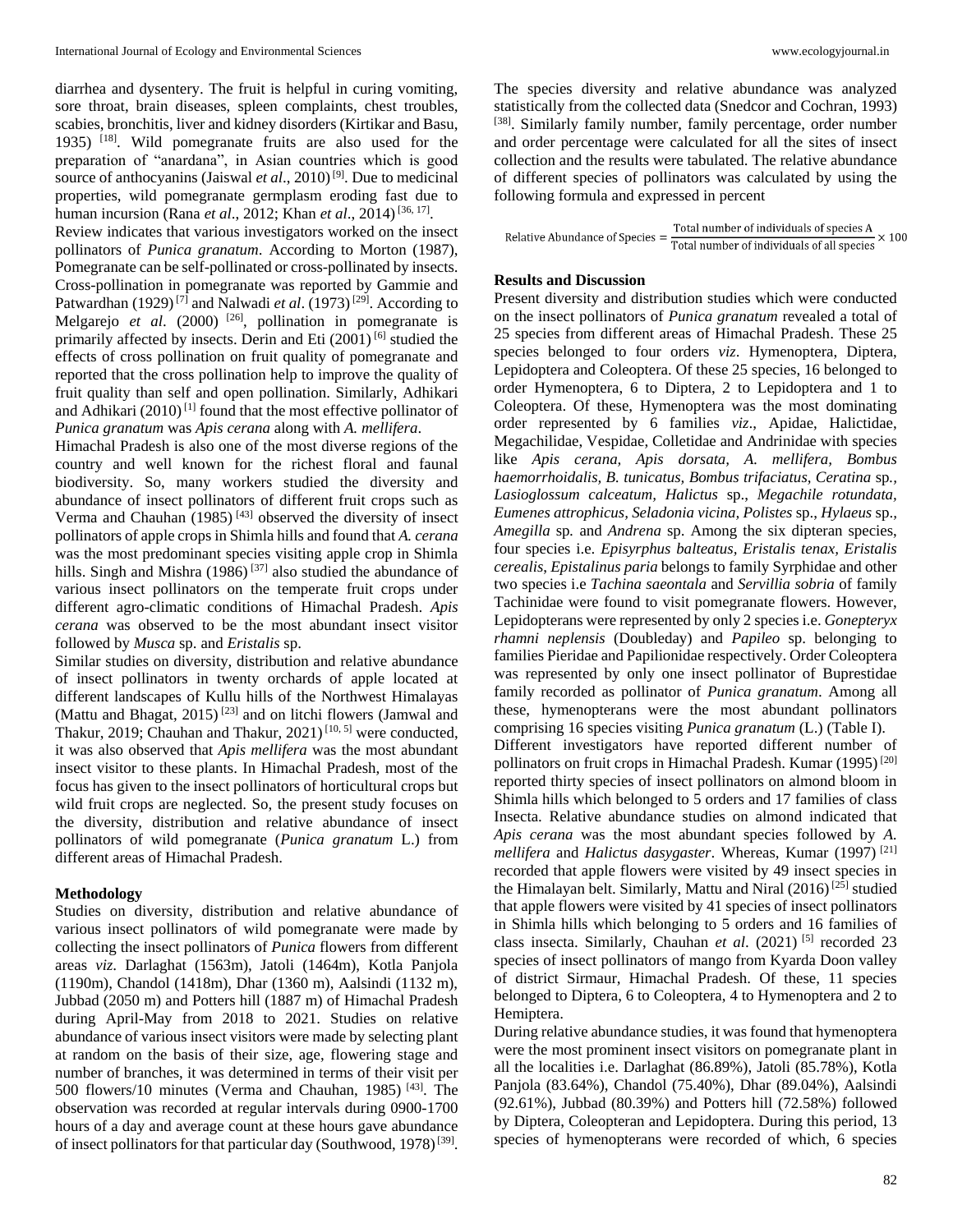belonged to family Apidae, 2 to Halictidae and 1 each to Megachilidae, Collitidae and Andrinidae. Insect pollinators belonging to family Apidae were the most common in all the localities i.e. Darlaghat (65.54%), Jatoli (54.93%), Kotla Panjola (59.78%), Chandol (56.25%), Dhar (62.33%), Aalsindi (64.21%), Jubbad (61.65%) and Potters hill (Shimla) (49.28%) followed by family Vespidae, Halictidae, Megachilidae, Collidae and Andrenidae (Table II,III,IV,V).

Study revealed that maximum abundance of hymenopterans was observed in Aalsindi (92.61%) followed by Dhar (89.04%), Darlaghat 86.89% Jatoli (85.78%), Kotla Panjola (83.64%), Jubbad (80.39%), Chandol (75.40%) and Potters hill (72.58%). Similarly, maximum number of insect pollinators belonging to family apidae was also observed in Darlaghat (65.54%) (Table II, III, IV, V).

Among all the insect pollinators, *Apis cerana* was the most abundant insect visitor on pomegranate flowers in all the localities i.e. Darlaghat (29.51±1.10, 29.53%). Jatoli (18.95±3.14, 19.26%), Kotla Panjola (17.75±2.70, 19.05%), Chandol (21.77±1.17, 22.01%), Dhar (24.17±1.70, 24.17%), Aalsindi (26.16± 2.12, 28.69%), Jubbad (30.06±2.12, 31.23%) and Potters hill (22.09±1.66, 23.36%) (Table II, III, IV, V).

Other important hymenoptera pollinators of *Punica granatum* at Darlaghat, Jatoli, Kotla Panjola, Chandol, Dhar, Aalsindi, Jubbad and Potters hill were *Apis dorsata* (15.73%, 9.19%, 9.92%, 8.36%, 11.36%, 10.03%, 11.51%, 8.64%), *Apis mellifera* (7.70, 10.72, 17.42, 9.41, 11.19, 11.99, 7.40, 7.92), *Bombus haemorrhoidalis* (4.47%, 5.39%, 7.30%, 7.17%, 2.81%, 10.20%, 4.45%, 4.11%), *Bombus trifaciatus* (3.85%, 3.41%, 3.65%, 4.31%, 2.47%, 6.38%, 3.69%, 3.39%), *Ceratina* species (3.85%, 6.91%, 2.42%, 6.97%, 4.27%, 4.12%, 3.34%, 1.85%), *Lassioglossum* (5.43%, 8.44%, 8.15%, 5.94%, 5.33%, 5.25%, 5.17%, 7.92%), *Halictus* sp. (2.55%, 8.86%, 8.26%, 3.71%, 2.47%, 4.46%, 2.94, 3.39%), *Megachile* sp.(4.81%, 5.20%,

3.65%, 4.93%, 4.61%, 5.04%, 3.64%, 6.01%), *Hyleaus* sp. (4.17%, 9.57%, 1.19%, 2.02%, 8.51%, 2.61%, 3.34%, 2.98%) and *Andrena* sp. (3.21%, 2.21%, 2.14%, 3.47%, 3.20%, 4.12%, 2.58%, 2.98%) respectively (Table II, III, IV, V).

Among dipterans, three species were also recorded from Darlaghat, Jatoli, Kotla Panjola, Chandol, Dhar, Aalsindi, Jubbad and Potters hill *viz*. *Erystalsis balteatus* (3.50±0.64, 3.50%, 4.25±0.95, 4.32%, 3.01±1.17, 3.23%, 4.66±0.90, 4.70%, 1.75±0.49,1.75%, 2.46±0.86, 2.69%, 3.90±0.75, 4.05%, 4.28±0.91, 4.52%), *Eristalinus paria* (2.89±0.59, 2.90%, 3.72±1.08, 3.78% 2.83±0.72, 3.03%, 3.07±1.38, 3.10%,  $1.40 \pm 0.50, 1.40\%$ ,  $2.72 \pm 0.74$ ,  $2.98\%$ ,  $3.22 \pm 0.59$ ,  $3.34\%$ , 6.03±1.03, 6.37%) and *Eristalis tenax* (3.19±0.69, 3.19%, 2.65±0.62, 2.69%, 2.44±0.64, 2.61%, 2.27±1.23, 2.29%, 2.13±0.46, 2.13%, 1.12±0.04,1.22%, 4.63±0.95, 4.81%, 3.89±0.64, 4.11%) respectively. *Buprestinae* sp*.* (5.12%, 3.65%, 4.03%, 2.22%, 4.61%, 3.15%, 7.04%, 5.65%) was the only coleopteran pollinator recorded at all the eight localities (Table II, III, IV, V).

Based on present studies it is suggested that hymenopterans were most abundant insect pollinators on *Punica granatum* from different localities of Himachal Pradesh and *Apis cerana* was the most abundant pollinator among all. These results are in conformity with the observations of Nath and Randhawa (1959) [30] who reported that pollination in pomegranate is both self and cross-pollinated and the principal insect pollinators are honey bees (*Apis* sp.). Similarly, Adhikari and Adhikari (2010) [1] reported that honeybees constituted a major proportion of insect pollinators on *Punica granatum* (L.). Present results are also support the recent findings of Mattu and Mattu  $(2007)^{[24]}$  who also found hymenopterans (78.89%) the most important insect pollinators on almond bloom, whereas, hymenopterans (44.50%) and dipterans (49.37%) were almost equally abundant on peach bloom in Shimla and Solan hills respectively.

| Table 1: Systematic list of insect pollinators of <i>Punica granatum</i> L. from different areas of Himachal Pradesh |  |
|----------------------------------------------------------------------------------------------------------------------|--|
|                                                                                                                      |  |

| Apis cerana Fabricius<br>Apis dorsata Fabricius<br>Apis mellifera Linnaeus<br>Bombus haemorrhoidalis(Smith)<br>Apidae<br>Bombus trifaciatus<br><b>Bombus tunicatus Smith</b><br>Ceratina sp.<br>Lasioglossum calceatum<br>Halictidae<br>Hymenoptera<br>Halictus sp. |  |
|---------------------------------------------------------------------------------------------------------------------------------------------------------------------------------------------------------------------------------------------------------------------|--|
|                                                                                                                                                                                                                                                                     |  |
|                                                                                                                                                                                                                                                                     |  |
|                                                                                                                                                                                                                                                                     |  |
|                                                                                                                                                                                                                                                                     |  |
|                                                                                                                                                                                                                                                                     |  |
|                                                                                                                                                                                                                                                                     |  |
|                                                                                                                                                                                                                                                                     |  |
|                                                                                                                                                                                                                                                                     |  |
|                                                                                                                                                                                                                                                                     |  |
| Megachile rotundata Fabricius<br>Megachilidae                                                                                                                                                                                                                       |  |
| Eumenes attrophicus (Fabricius)                                                                                                                                                                                                                                     |  |
| Vespidae<br>Seladonia vicina                                                                                                                                                                                                                                        |  |
| <i>Polistes</i> sp.                                                                                                                                                                                                                                                 |  |
| Colletidae<br>Hylaeus sp.                                                                                                                                                                                                                                           |  |
| Amegilla sp.                                                                                                                                                                                                                                                        |  |
| Andrenidae<br>Andrena sp.                                                                                                                                                                                                                                           |  |
| Episyrphus balteatus (De Geer)                                                                                                                                                                                                                                      |  |
| Eristalis tenax (Linnaeus)<br>Syrphidae                                                                                                                                                                                                                             |  |
| Eristalis cerealis (Fabricius)<br>Diptera                                                                                                                                                                                                                           |  |
| Epistalinus paria (Bigot)                                                                                                                                                                                                                                           |  |
| Tachinidae<br>Tachina saeontala Walker                                                                                                                                                                                                                              |  |
| Servillia sobria Walker                                                                                                                                                                                                                                             |  |
| Pieridae<br>Gonepteryx rhamni neplensis (Doubleday)<br>Lepidoptera                                                                                                                                                                                                  |  |
| Papilionidae<br>Papileo sp.                                                                                                                                                                                                                                         |  |
| Buprestidae<br>Coleoptera<br>Buprestinae sp.                                                                                                                                                                                                                        |  |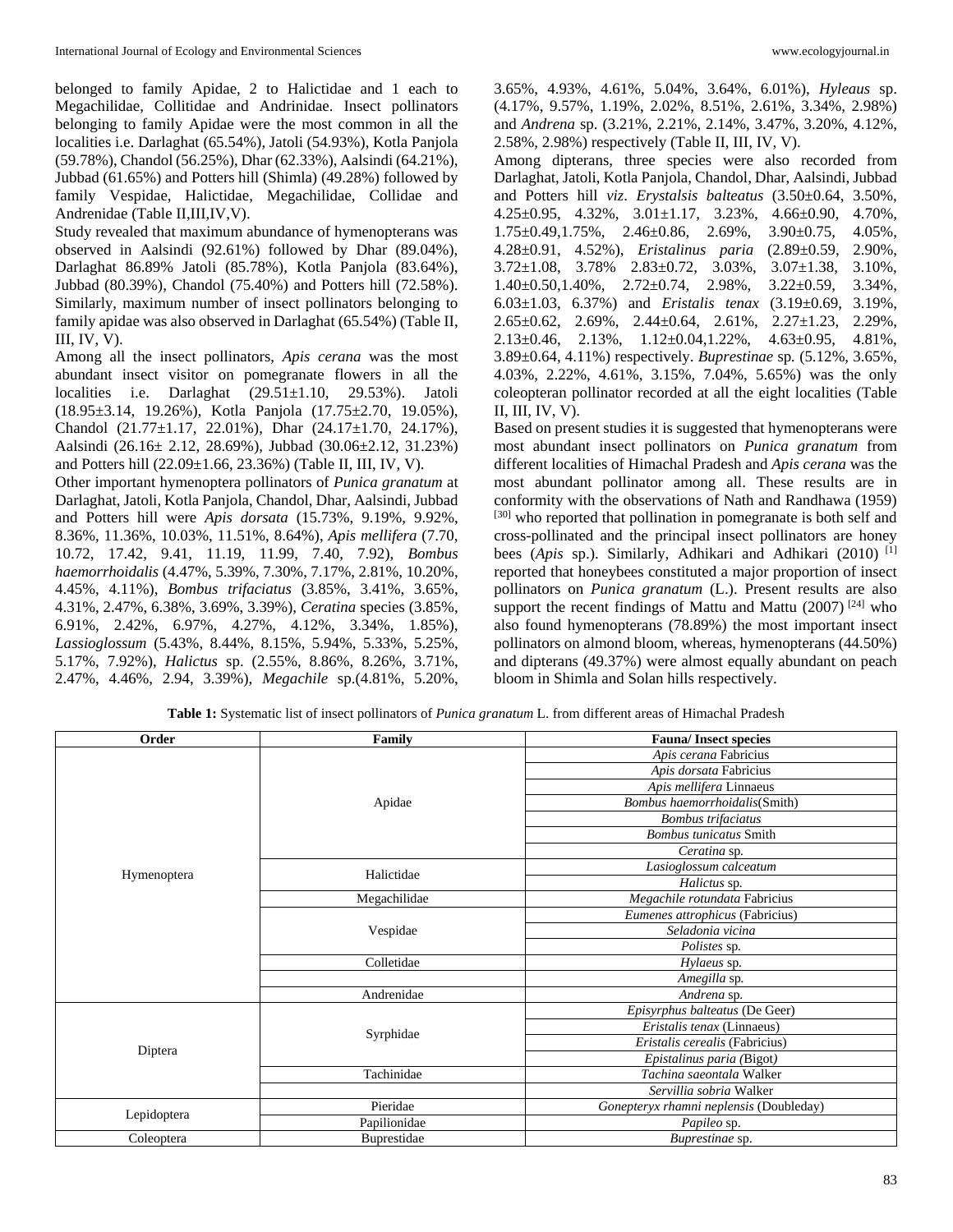**Table 2:** Relative abundance of insect pollinators of *Punica granatum* from Darlaghat and Jatoli Localities of district Solan, Himachal Pradesh.

| Order       | Family       |                           | <b>Locality: Darlaghat</b> |                       |                       |                  | <b>Locality: Jatoli</b> |                       |                   |                  |  |
|-------------|--------------|---------------------------|----------------------------|-----------------------|-----------------------|------------------|-------------------------|-----------------------|-------------------|------------------|--|
|             |              | Genus/species             | $Mean \pm S.E$             | Percent<br>population | Family<br>percent     | Order<br>percent | $Mean \pm S.E$          | Percent<br>population | Family<br>percent | Order<br>percent |  |
|             |              | Apis cerana               | $29.51^*$ ±1.10            | 29.53                 |                       |                  | $18.95^* \pm 3.14$      | 19.26                 |                   |                  |  |
|             |              | Apis dorsata              | $15.72 \pm 1.29$           | 15.73                 |                       |                  | $9.04 \pm 2.12$         | 9.19                  | 54.93             |                  |  |
|             | Apidae       | Apis mellifera            | $7.70 \pm 1.11$            | 7.70                  | 65.54                 |                  | $10.55 \pm 2.92$        | 10.72                 |                   | 85.78            |  |
|             |              | Bombus haemorrhoidalis    | $4.47 \pm 0.79$            | 4.47                  |                       |                  | $5.31 \pm 1.11$         | 5.41                  |                   |                  |  |
|             |              | <b>Bombus</b> trifaciatus | $3.85 \pm 0.70$            | 3.85                  | 86.89<br>9.03<br>4.84 |                  | $3.36 \pm 1.18$         | 3.41                  |                   |                  |  |
| Hymenoptera |              | Ceratina sp.              | $3.85 \pm 0.70$            | 3.85                  |                       |                  | $6.80 \pm 2.10$         | 6.91                  |                   |                  |  |
|             | Halictidae   | Lasioglossum calceatum    | $5.43 \pm 1.25$            | 5.43                  |                       |                  | $8.31 \pm 2.40$         | 8.86                  | 18.33             |                  |  |
|             |              | Halictus sp.              | $2.54 \pm 0.62$            | 2.54                  |                       |                  | $8.72 \pm 2.40$         | 8.86                  |                   |                  |  |
|             | Megachilidae | Megachile                 | $4.81 \pm 0.92$            | 4.81                  |                       | $5.12 \pm 1.03$  | 5.20                    | 5.20                  |                   |                  |  |
|             | Colletidae   | Hyleaus sp.               | $4.16 \pm 0.62$            | 4.17                  | 4.19                  |                  | $9.57 \pm 2.69$         | 9.73                  | 9.73              |                  |  |
|             | Andrenidae   | Andrena sp.               | $3.19 \pm 0.68$            | 3.21                  | 3.21                  |                  | $2.09 \pm 0.43$         | 2.21                  | 2.21              |                  |  |
|             | Syrphidae    | Episyrphus balteatus      | $3.50 \pm 0.64$            | 3.50                  |                       |                  | $4.25 \pm 0.95$         | 4.32                  |                   |                  |  |
| Diptera     |              | Epistalinus paria         | $2.89 \pm 0.59$            | 2.90                  | 9.65                  | 9.23             | $3.72 \pm 1.08$         | 3.78                  | 10.79             | 10.65            |  |
|             |              | Eristalis tenax           | $3.19 \pm 0.69$            | 3.19                  |                       |                  | $2.65 \pm 0.62$         | 2.69                  |                   |                  |  |
| Coleoptera  |              | <i>Buprestinae</i> sp.    | $5.12 \pm 1.02$            | 5.12                  | 5.15                  | 5.12             | $3.59 \pm 1.14$         | 3.65                  | 3.65              | 3.62             |  |

\* Each value is an overall average for an insect species

S.E. = Standard error about the mean

#### **Table 3:** Relative abundance of insect pollinators of *Punica granatum* from Kotla Panjola and Chandol localities of district Sirmour, Himachal Pradesh.

| Order       | Family             |                        | <b>Locality: Kotla Panjola</b> |                       |                   |                  | <b>Locality: Chandol</b> |                       |                   |                  |  |
|-------------|--------------------|------------------------|--------------------------------|-----------------------|-------------------|------------------|--------------------------|-----------------------|-------------------|------------------|--|
|             |                    | Genus/species          | $Mean \pm S.E$                 | Percent<br>population | Family<br>percent | Order<br>percent | $Mean \pm S.E$           | Percent<br>population | Family<br>percent | Order<br>percent |  |
|             |                    | Apis cerana            | $17.75^* \pm 2.70$             | 19.05                 |                   |                  | $21.77^*$ ±1.17          | 22.01                 | 55.25             |                  |  |
|             |                    | Apis dorsata           | $9.24 \pm 2.46$                | 9.92                  |                   |                  | $8.20 \pm 2.28$          | 8.36                  |                   |                  |  |
|             | Apidae             | Apis mellifera         | $16.23 \pm 1.64$               | 17.42                 | 59.78             |                  | $9.23 \pm 0.91$          | 9.41                  |                   | 74.40            |  |
|             |                    | Bombus haemorrhoidalis | $6.80 \pm 1.00$                | 7.30                  |                   |                  | $7.10 \pm 0.89$          | 7.17                  |                   |                  |  |
|             |                    | Bombus trifaciatus     | $3.40 \pm 0.76$                | 3.65                  |                   |                  | $4.27 \pm 0.92$          | 4.31                  |                   |                  |  |
| Hymenoptera |                    | Ceratina sp.           | $2.26 \pm 0.70$                | 2.42                  |                   | 83.64            | $6.90 \pm 1.08$          | 6.97                  |                   |                  |  |
|             | Halictidae         | Lasioglossum calceatum | $7.93 \pm 1.65$                | 8.15                  | 16.78             |                  | $5.88 \pm 1.10$          | 5.94                  | 9.59              |                  |  |
|             |                    | <i>Halictus</i> sp.    | $7.70 \pm 2.87$                | 8.26                  |                   |                  | $3.71 \pm 1.11$          | 3.74                  |                   |                  |  |
|             | Megachilidae       | Megachile              | $3.40 \pm 1.51$                | 3.65                  | 3.65              |                  | $4.88 \pm 0.98$          | 4.93                  | 4.69              |                  |  |
|             | Colletidae         | Hyleaus sp.            | $1.19 \pm 1.03$                | 1.27                  | 1.27              |                  | $2.00 \pm 1.14$          | 2.02                  | 1.92              |                  |  |
|             | Andrenidae         | Andrena                | $2.00 \pm 0.62$                | 2.14                  | 2.14              |                  | $3.44 \pm 1.18$          | 3.47                  | 3.30              |                  |  |
|             | Syrphidae          | Episyrphus balteatus   | $3.01 \pm 1.17$                | 3.23                  | 8.87              |                  | $4.66 \pm 0.90$          | 4.70                  | 13.47             | 22.45            |  |
| Diptera     |                    | Epistalinus paria      | $2.83 \pm 0.72$                | 3.03                  |                   | 12.31            | $3.07 \pm 1.38$          | 3.10                  |                   |                  |  |
|             |                    | Eristalis tenax        | $2.44 \pm 0.64$                | 2.61                  |                   |                  | $2.27 \pm 1.23$          | 2.29                  |                   |                  |  |
| Coleoptera  | <b>Buprestinae</b> | <i>Buprestinae</i> sp. | $3.76 \pm 1.02$                | 4.03                  | 4.03              | 4.03             | $2.22 \pm 0.64$          | 2.24                  | 2.13              | 2.08             |  |

\* Each value is an overall average for an insect species

S.E. = Standard error about the mean

**Table 4:** Relative abundance of insect pollinators of *Punica granatum* from Dhar and Alsindi localities of district Mandi, Himachal Pradesh.

| Order       | Family       |                           | <b>Locality: Dhar</b> |                       |                          |                  | <b>Locality: Alsindi</b> |                       |                   |                  |  |
|-------------|--------------|---------------------------|-----------------------|-----------------------|--------------------------|------------------|--------------------------|-----------------------|-------------------|------------------|--|
|             |              | Genus/species             | $Mean \pm S.E.$       | Percent<br>population | <b>Family</b><br>percent | Order<br>percent | $Mean \pm S.E$           | Percent<br>population | Family<br>percent | Order<br>percent |  |
|             |              | Apis cerana               | $24.17^* \pm 1.70$    | 24.17                 |                          |                  | $26.16^*$ ±2.12          | 28.69                 | 64.21             |                  |  |
|             |              | Apis dorsata              | $11.36 \pm 0.94$      | 11.36                 |                          |                  | $9.08 \pm 1.18$          | 10.03                 |                   |                  |  |
|             | Apidae       | Apis mellifera            | $11.19 \pm 1.16$      | 11.19                 | 62.33                    |                  | $10.23 \pm 1.70$         | 11.99                 |                   |                  |  |
|             |              | Bombus haemorrhoidalis    | $2.81 \pm 0.64$       | 2.81                  |                          |                  | $9.30 \pm 1.29$          | 10.20                 |                   | 92.61            |  |
|             |              | <b>Bombus</b> trifaciatus | $2.47 \pm 0.64$       | 2.47                  |                          |                  | $5.82 \pm 0.95$          | 6.38                  |                   |                  |  |
| Hymenoptera |              | <i>Ceratina</i> sp.       | $4.27 \pm 0.81$       | 4.27                  |                          | 89.04            | $3.76 \pm 0.64$          | 4.12                  |                   |                  |  |
|             | Halictidae   | Lasioglossum calceatum    | $5.33 \pm 0.82$       | 5.33                  | 7.80                     |                  | $4.79 \pm 0.68$          | 5.25                  | 12.53             |                  |  |
|             |              | Halictus sp.              | $2.47 \pm 0.64$       | 2.47                  |                          |                  | $3.76 \pm 0.64$          | 4.12                  |                   |                  |  |
|             | Megachilidae | Megachile                 | $4.61 \pm 0.86$       | 4.61                  | 5.09                     |                  | $4.46 \pm 0.75$          | 4.89                  | 4.67              |                  |  |
|             | Colletidae   | Hyleaus sp.               | $8.51 \pm 1.25$       | 8.51                  | 9.42                     |                  | $2.39 \pm 0.49$          | 2.61                  | 2.43              |                  |  |
|             | Andrenidae   | Andrena                   | $3.20 \pm 0.72$       | 3.20                  | 3.20                     |                  | $3.76 \pm 0.57$          | 4.12                  | 3.82              |                  |  |
|             |              | Episyrphus balteatus      | 1.75±0.49             | 1.75                  |                          |                  | $2.46 \pm 0.86$          | 2.69                  | 6.41              | 6.41             |  |
| Diptera     | Syrphidae    | Epistalinus paria         | $1.40 \pm 0.50$       | 1.40                  | 5.84                     | 5.84             | $2.72 \pm 0.74$          | 2.98                  |                   |                  |  |
|             |              | Eristalis tenax           | $2.13 \pm 0.46$       | 2.13                  |                          |                  | $1.12 \pm 0.04$          | 1.22                  |                   |                  |  |
| Coleopteran |              | <i>Buprestinae</i> sp.    | $4.61 \pm 0.75$       | 4.61                  | 5.10                     | 5.10             | $2.88 \pm 1.01$          | 3.15                  | 2.93              | 2.93             |  |
|             |              |                           |                       |                       |                          |                  |                          |                       |                   |                  |  |

\* Each value is an overall average for an insect species

S.E. = Standard error about the mean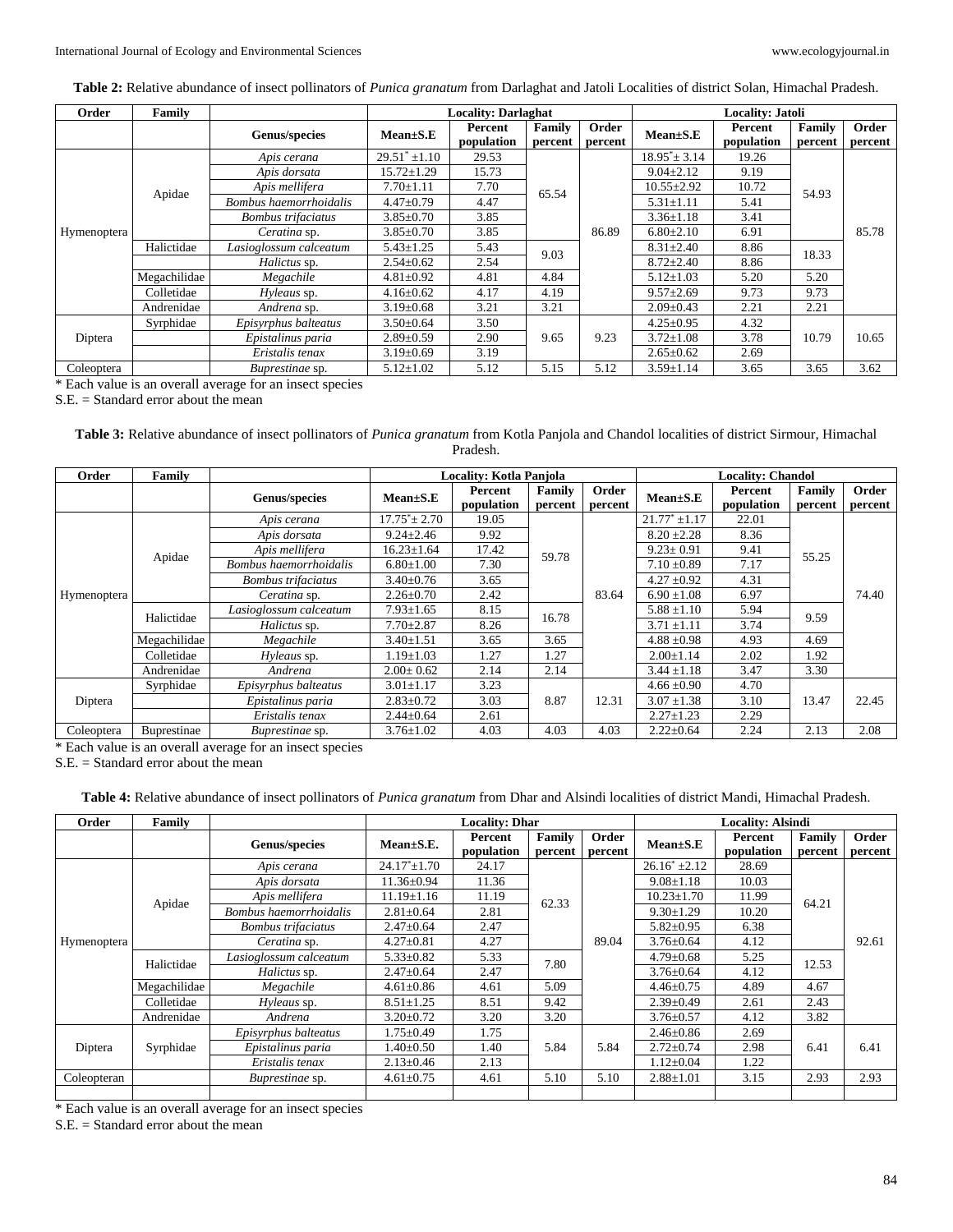|             |              |                        |                    | <b>Locality: Jubbad</b> | <b>Locality: Pottershill</b> |         |                    |                    |        |         |
|-------------|--------------|------------------------|--------------------|-------------------------|------------------------------|---------|--------------------|--------------------|--------|---------|
| Order       | Family       | Genus/species          | $Mean \pm S.E$     | Percent                 | Family                       | Order   | $Mean \pm S.E$     | Percent            | Family | Order   |
|             |              |                        |                    | population              | percent                      | percent |                    | population percent |        | percent |
|             |              | Apis cerana            | $30.06^* \pm 2.12$ | 31.23                   |                              |         | $22.09^* \pm 1.66$ | 23.36              | 49.28  |         |
|             |              | Apis dorsata           | $11.08 \pm 1.70$   | 11.51                   |                              | 80.39   | $8.17 \pm 0.75$    | 8.64               |        |         |
|             |              | Apis mellifera         | $7.13 \pm 1.78$    | 7.40                    |                              |         | $7.49 \pm 0.72$    | 7.92               |        | 72.58   |
|             | Apidae       | Bombus haemorrhoidalis | $4.29 \pm 0.70$    | 4.45                    | 61.65                        |         | $3.89 \pm 0.64$    | 4.11               |        |         |
| Hymenoptera |              | Bombus trifaciatus     | $3.56 \pm 0.68$    | 3.69                    |                              |         | $3.21 \pm 0.72$    | 3.39               |        |         |
|             |              | Ceratina sp.           | 3.22               | 3.34                    |                              |         | $1.75 \pm 0.49$    | 1.85               |        |         |
|             | Halictidae   | Lasioglossum calceatum | $4.98 \pm 0.75$    | 5.17                    | 8.11                         |         | $7.49 \pm 1.01$    | 7.92               | 11.31  |         |
|             |              | Halictus sp.           | $2.83 \pm 0.72$    | 2.94                    |                              |         | $3.21 \pm 0.61$    | 3.39               |        |         |
|             | Megachilidae | Megachile              | $4.85 \pm 0.98$    | 5.04                    | 5.04                         |         | $5.69 \pm 1.54$    | 6.01               | 6.01   |         |
|             | Colletidae   | Hyleaus sp.            | $3.22 \pm 0.59$    | 3.34                    | 3.34                         |         | $2.82 \pm 0.62$    | 2.98               | 2.98   |         |
|             | Andrenidae   | Andrena                | $2.49 \pm 0.62$    | 2.58                    | 2.58                         |         | $2.82 \pm 0.74$    | 2.98               | 2.98   |         |
| Diptera     |              | Episyrphus balteatus   | $3.90 \pm 0.75$    | 4.05                    | 12.20                        | 12.20   | $4.28 \pm 0.91$    | 4.52               | 14.20  | 15.01   |
|             | Syrphidae    | Epistalinus paria      | $3.22 \pm 0.59$    | 3.34                    |                              |         | $6.03 \pm 1.03$    | 6.37               |        |         |
|             |              | Eristalis tenax        | $4.63 \pm 0.95$    | 4.81                    |                              |         | $3.89 \pm 0.64$    | 4.11               |        |         |
| Coleopteran |              | <i>Buprestinae</i> sp. | $6.78 \pm 1.03$    | 7.04                    | 7.04                         | 7.04    | $5.35 \pm 0.59$    | 5.65               | 5.65   | 5.65    |

**Table 5:** Relative abundance of insect pollinators of *Punica granatum* from Jubbad and Pottershill localities of district Shimla, Himachal Pradesh.

\* Each value is an overall average for an insect species

 $S.E. = Standard error about the mean$ 

#### **Conclusion**

Wild pomegranate is medicinally very important fruit plant and pollinated by wide variety of insect pollinators. The diversity and abundance of both wild and managed insect pollinators are declining globally. So, the study on diversity and abundance of insect pollinators helps in their conservation for future. In the present study, it has been recorded that hymenopterans were the most prominent insect visitors of *Punica* flowers in all the localities. Study revealed the maximum abundance of hymenopterans in Aalsindi (Mandi) (92.61%) followed by Dhar (Mandi) (89.04%), Darlaghat (Solan) 86.89%, Jatoli (Solan) (85.78%), Kotla Panjola (Sirmour) (83.64%), Jubbad (Shimla) (80.39%), Chandol (Sirmour) (75.40%) and Potters hill (Shimla) (72.58%). Among all the insect pollinators, *Apis cerana* was the most abundant insect visitor to *Punica* flowers from all the localities. Besides hymenopterans, dipterans also constituted an important group of insect pollinators followed by coleoptera and lepidoptera.

#### **Acknowledgement**

We are very grateful to Director, Zoological Survey of India, Kolkata for his cooperation for providing the facilities for identification of insect specimens. Thanks are due to Scientists who are heading various division of Zoological Survey of India, Kolkata for confirming the status of few species. Thanks are also due to the other scientists of ZSI, Kolkata for their cooperation and CSIR for facility of fellowship.

## **References**

- 1. S Adhikari, MK Adhikari. Floral phenology and pollination ecology of *Punica granatum* L. in Kathmandu, Nepal. Nepal Journal of Science and Technology,2010:11:115-124.
- 2. Biesmeijer JC, Roberts SPM, Reemer M, Ohlemüller R, Edwards M, Peeters T *et al*. Parallel declines in pollinators and insect-pollinated plants in Britain and the Netherlands. Science,2006:313(5785):351-354.
- 3. Blanche R, Cunningham SA. Rain forest provides pollinating beetles for atemoya crops. Journal of Economic Entomology,2005:98(4):1193-1201.
- 4. Chauhan A, Thakur MS. Studies on diversity, distribution and relative abundance of insect pollinators on litchi in Kyarda Doon valley of district Sirmaur, Himachal Pradesh. International Journal of Entomology Research,2021:6(2):263-267.
- 5. Chauhan A, Kumari P, Dhiman P, Kumar P, Thakur MS. Studies on diversity, distribution and relative abundance of insect pollinators on mango in Kyarda Doon valley of district Sirmaur, Himachal Pradesh. International Journal of Science and Research,2021:10(9):630-636.
- 6. Derin K, Eti S. Determination of pollen quality, quantity and effect of cross pollination on the fruit set and quality in the pomegranate. Turkish Journal of Agriculture,2001:25:169- 173.
- 7. Gammie GA, Patwardhan GB. Field garden and orchard crops of the Bombay presidency. Bombay Dept. Agric. Bull,1929:30:249
- 8. Garratt MPD, Breeze TD, Jenner N, Biesmeijer JC, Potts SG. Avoiding a bad apple: Insect pollination enhances fruit quality and economic value. Agriculture, Ecosystem and Environment,2014:184(100):34-40.
- 9. Jaiswal V, Der Marderosian A, Porter JR. Anthocyanins and polyphenol oxidase from dried arils of pomegranate (*Punica granatum* L.). Food Chemistry,2010:118:11-16.
- 10. Jamwal KS, Thakur MS. Diversity, distribution and relative abundance of different insect pollinators on litchi crops. Annals of Entomology,2019:37(01):1-6.
- 11. Jarlan A, De Oliveiha D, Gingras J. Pollination by *Eristalis tenax* (Diptera: Syrphidae) and seed set of greenhouse sweet pepper. Journal of Economic Entomology,1997:90(6): 1646- 1649.
- 12. Jauker F, Wolters V. Hover flies are efficient pollinators of oilseed rape. Oecologia,2008:156(4):819-823.